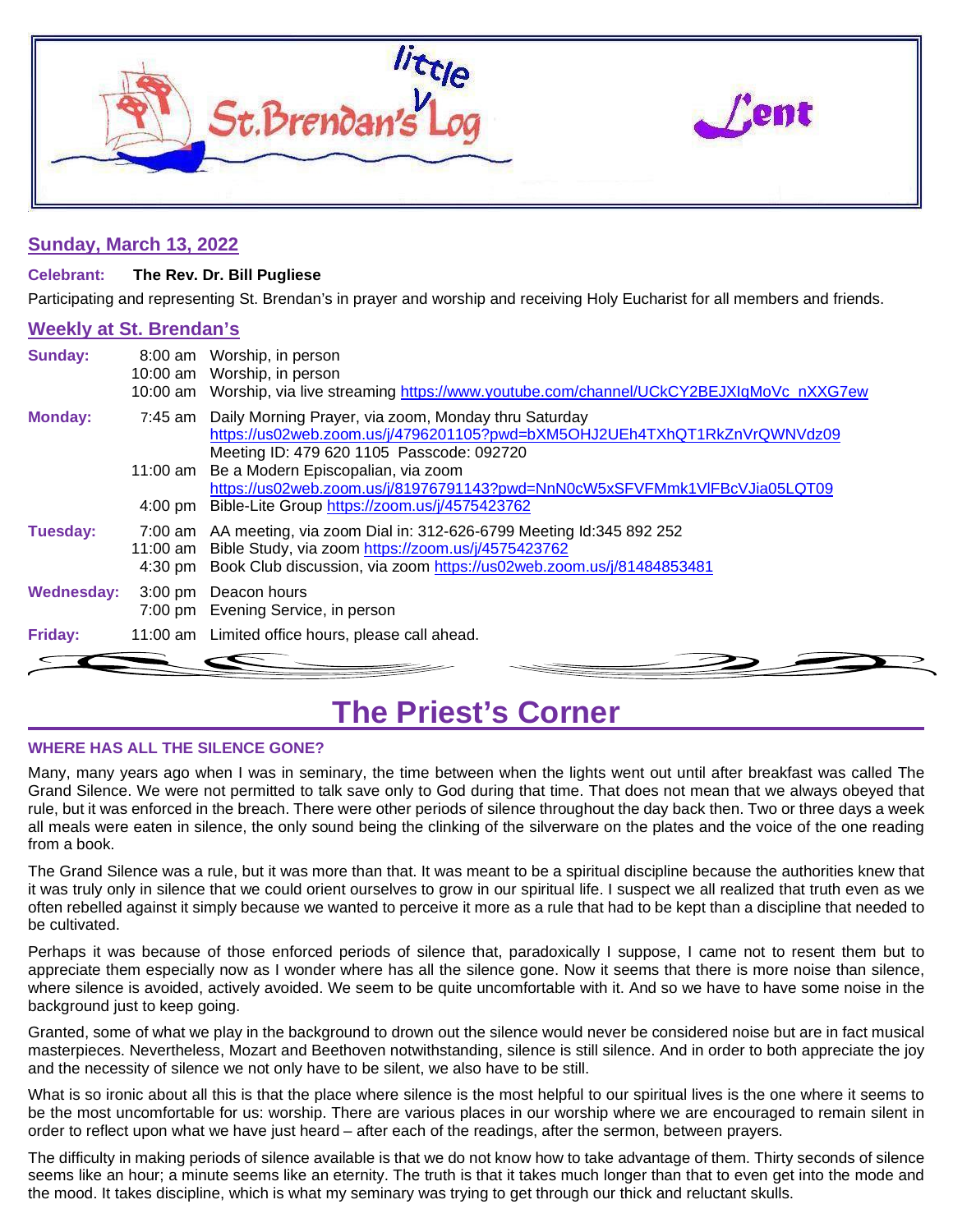Lent is a special time in our spiritual lives, a time to become more disciplined in our spiritual lives. Perhaps the greatest gift we can give to ourselves this Lent is to make some time each day just to be still and be silent in order to be alone with ourselves and our God. We need both quality time and quantity time – fifteen minutes minimum.

It will take time to get into taking time, to enjoy and then relish the silence, to discover how important it is. Just making the time may be the most difficult part of it all. But if we do, in the end we will be most thankful and better for it.

### **Bill**



**Daylight Savings Time** begins this week-end. Please set your clocks ahead one hour Saturday evening. There will be no excuse for tardiness at the 10:00 am service on Sunday!  $\bullet$ 



We are collecting much **needed medical supplies for Ukraine**. We are asking for items such as band aids, gauze, medical tape, antiseptic wipes, and other items used in first aid kits.

We are also looking for donations of small non-perishable food items such as protein bars, packs of crackers, nut packets, and fruit pouches, as well as plastic forks and spoons.

Donations will be taken to St's. Peter and Paul Ukranian Orthodox Church, which is making arrangements for shipping. There will be a donation bin outside the front doors of St. Brendan's now through March 27.

## **The Children's Corner**

### **Peter Rabbit & Jesus' chicks**



I love the story of Peter Rabbit. If you don't know the story, find the story with the Beatrix Potter illustrations. I love Peter because Peter is so much like us.

Peter's mother gives him a new coat and new shoes, and he gets all puffed up and shows off. His mother leaves the four little rabbits – Flopsy, Mopsy, Cottontail, and Peter – alone while she goes out to do business and gives them some rules. Three of the bunnies follow their mother's rules – they stay away from trouble.

But Peter, bad little Peter, runs to trouble and gets chased by Mr. McGregor. To escape, Peter loses his new coat, his new shoes, and he gets drenched. At the end of the story, the good bunnies get jam and bread while Peter is in bed with a cold, and gets tea.

Soon after reading this story, I got a new skating skirt as a present (I used to do a lot of skating and I had wanted one of those silky skirts that fan out AND no there are no pictures of me in a skirt). When I opened my present, my mother told me not to wear the skirt outside and not to get my skirt dirty.

But. I wanted to show it off – just like Peter. So, I wore my skirt outside on a beautiful, sunny day. It was hot and we played all day on the telephone poles stacked in an empty lot. Now just like Peter Rabbit, we went to where we were told not to play, and I had been told not to wear my new skirt outside. But we didn't listen.

So, when our mother called us, to gather us together for dinner, I realized not only was my skirt dirty, but I and my skirt were covered with the tar from the telephone poles! Sticky, stinky tar was all over my new skirt. I could not hide it or me – we were both covered and the sight and the smell of us was pretty overwhelming.



I cried and cried. I apologized. I felt ashamed of myself. I wanted to run away and hide, just like Peter Rabbit and just like our Gospel story this week.

This week in the Gospel we hear that one day Jesus looked over the city of Jerusalem and cried. He said, "Jerusalem, Jerusalem, how often I have longed to gather your children together, as a hen gathers her chicks under her wings, but you were not willing." Just like a mother calls her children – like my mother called us and Peter's mother called him, or a mother hen gathers her chicks, Jesus calls us, his children, to come to him so that he can shelter and protect them.

And like our mothers, Jesus does not stop calling us if we ignore the call and continue to play. The Bible teaches us that Jesus loves us so much that he won't stop calling until he reaches ALL of us. What wonderous love is this. Wow.

### **Peace, Pastor Julie**



**Hospitality Hour** has resumed after the 10:00 service on Sundays. Sign-ups are available for those interested in providing the treats. Donations are also accepted toward the costs.



Do you like to sing? **Would you like to join the choir?** We are excited to announce that the Choir will be bringing back live music at the 10:00 service. If you would like to join this fulfilling ministry, send your interest to Katie [stbrendansKatie@gmail.com.](mailto:stbrendansKatie@gmail.com) All voices and experience levels are welcome.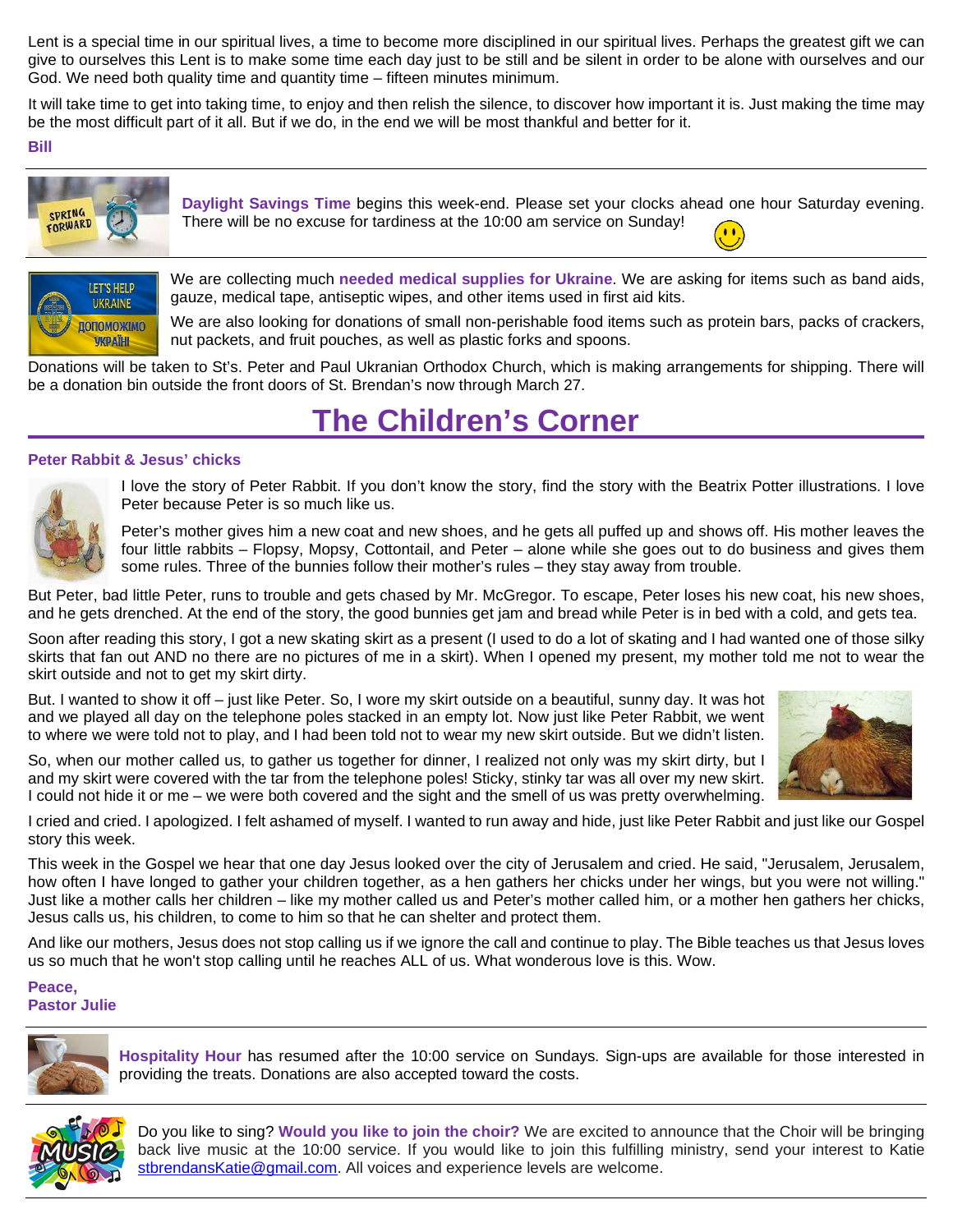

St Brendan's Men's Breakfast, Monday, March 14<sup>th</sup>. Gentlemen, please join us at Bob Evans in Cranberry at 9:00 am for breakfast and coffee. Please let me know in advance so that I can provide the restaurant an approximate number to expect. Contact Steve Horton at [stephenshorton@gmail.com](mailto:stephenshorton@gmail.com) for additional information.



**Adopt-a-Highway.** Want to do some real Spring cleaning? Want to give two hours to beautifying a piece of America seen by thousands of travelers each day? Become part of St. Brendan's Adopt-a-Highway crew on **Saturday, March 26**. Volunteers, age 14 and up, will meet at the church at 8:30 a.m., carpool to Camp Horne Road in Ohio Twp., and pick up litter along the interchange at I-279. The group will finish by 10:45. For more info, please contact Tom Waseleski, [twaseleski@comcast.net.](mailto:twaseleski@comcast.net)



**The Upcoming Bishop's Visit:** As you know our Bishop, **The Right Rev. Ketlen A. Solak,** will be with us on **Palm Sunday, April 10**. On those annual visits those who wish to be confirmed, received into the Episcopal Church or simply want to publicly renew their faith have an opportunity to do so. Regis mentioned to me that there is a number who wish to do this. If you are one of these, please email me soon so that we can get together and talk about what this will entail. I can be reached at wipugliese@aol.com. Thank you. Bill



**Next Forum: Racial Inequities in Maternal Health** in Western PA, **Thursday, March 24 @ 7:00pm via Zoom.**

The U.S. has the highest maternal mortality rate of any high income nation; AND this rate is 3-4 times higher for black women compared to white women. What factors are contributing to this alarming rise in death? What are the solutions? You'll find answers to these questions and much more at this enlightening Forum.

-- Speakers are Ann McCarthy, staff Certified Nurse-Midwife, University of Pittsburgh Physicians and former Clinical Director of The Midwife Center for Birth and Women's Health

-- Winter Clay, RN, Doula, Marriage Mentor and Cofounder of Masters of Maternity

To register, please email [scregistration@uucnh.org](mailto:scregistration@uucnh.org)

This forum has been planned by the Unitarian Universalists of the North Hills, in conjunction with St. Brendan's and Trinity Lutheran Church.

Racial Inequities in Maternal Health – "First Do No Harm": Combatting Black Maternal Health Disparities

**Please Consider volunteering to be our Memorial Garden Coordinator.** Just outside the Chapel doors, you will find our Memorial Garden, in which parishioners are welcome to arrange for their cremains to be interred. Maintaining the Garden (mowing, trimming, etc.), working with potential purchasers, and ultimately managing interments falls to a small committee for which we are seeking a Coordinator to succeed Bill Spoonhoward and Dan Moore. The maintenance work is seasonal, while other functions may occur at any time of year.



**A Lenten devotional this season?** Are you looking for a way to make your Lenten devotion something special this year? Are you looking for an alternative to the traditional fasts from chocolate, junk food, alcohol, etc.? Instead of giving up some 'thing', why not commit to give 30 minutes of your time each week to attend the Wednesday Evening Prayer with Communion service at 7:00 pm in the chapel! In this season of penitence and personal reflection, what better way to get closer to our Lord than to join with your sisters and brothers in prayer! Make a commitment to do something special this season!



For the Month of **March,** the **North Hills Food Bank** is particularly in need of either plain or flavored bottled water. They are also asking for ground regular and decaf coffee (11 oz size), as well as powdered creamer in small containers. Of course they will always accept non-perishable food items.

Note: The food banks do not accept anything in glass jars. Please do not leave any expired items.



**CRIES Advocacy, (Christian Response In Emergency Situations),** meets monthly on the third Sunday in the library after the 10:00 a.m. service where they determine the distribution of St. Brendan's 10% tithe of our pledged income. This week we are praying for the work of Three Rivers Indian Council, who promote the socioeconomic development of Native Americans in the area through head start and pre-K programs, employment and job counseling and teaching about their culture and heritage. **Join us in the library after the 10:00 am service, Sunday,** 

**March 20, 22.**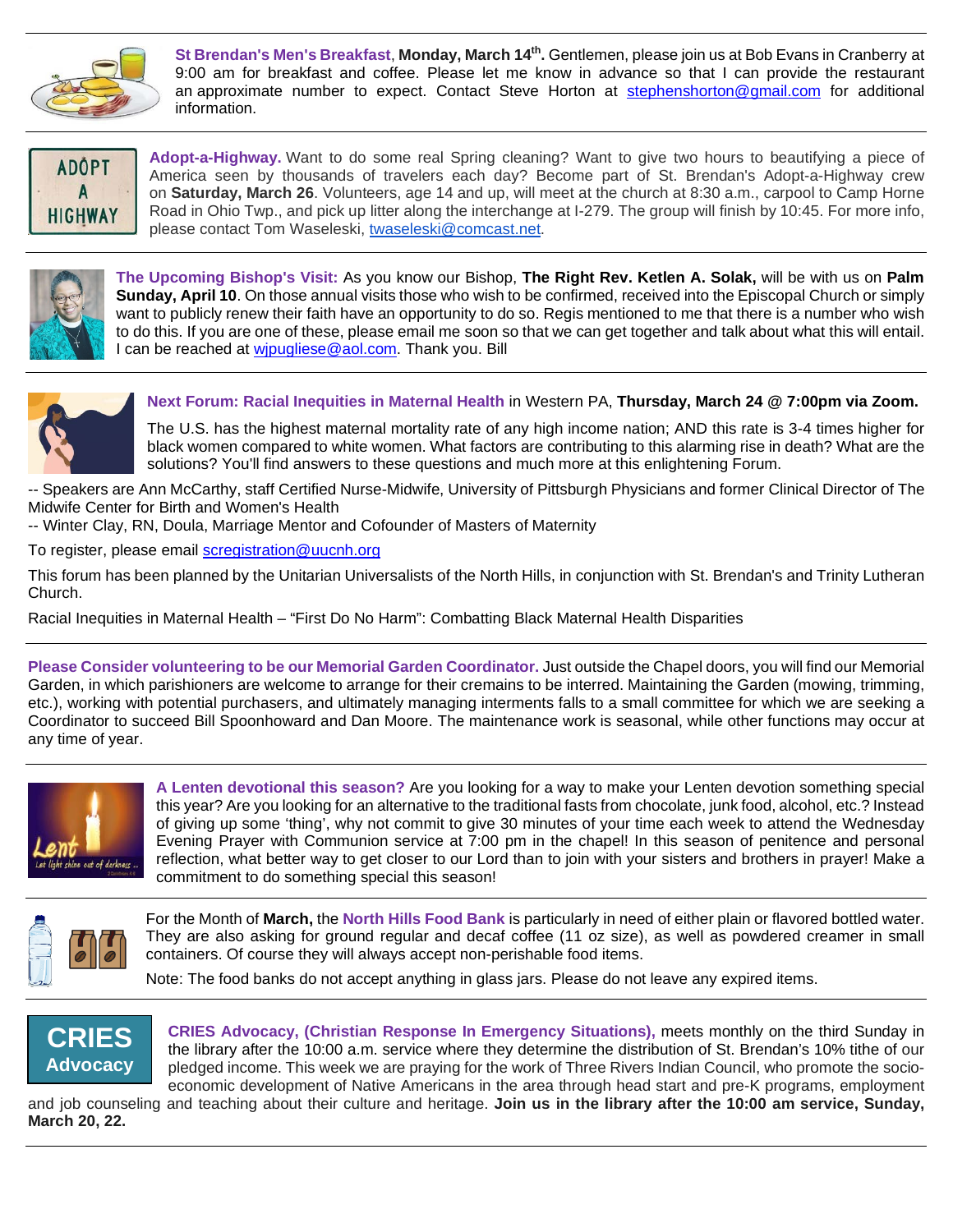# **Other Upcoming Events**



**Crafters for good wanted!** Please join us **Saturday, March 12, from 1 pm to 4 pm** at Gallery Forget-Me-Not (31 E. Main St. Carnegie, PA) as we gather to sew, knit, and crochet hats and scarves for those in need. We need folks to cut out patterns, assemble, sew, knit, and crochet. Aren't a crafter? Join us for fellowship. Can't join us that night? You can create on your own and donate finished items. We also need donations to purchase fabric, yarn and pay for mailing.

Finished items will be sent to a Native American reservation where warm items are desperately needed. For more information contact Kathleen at [kganster@verizon.net](mailto:kganster@verizon.net) 412-377-8364 or Laura at Istuart@nfhcs.org or 724-674-8856.



**Climate Crisis Book Clubs.** Two Episcopal book clubs are coming up on the world climate crisis. **The first one,** on **March 22, at 7:30 pm,** will use the book "A Bigger Picture". This book is a manifesto and a memoir about how we can – and must – build a better future, inclusive to all. Leading justice activist Vanessa Nakate is a rising start in the global climate movement and brings her fierce, fearless spirit and new perspective to the biggest issue of our time. She shares her story as a young Uganda woman who sees that her community bears disproportionate consequences to the climate crisis. To register: go to [https://tinyurl.com/biggerpicture.](https://tinyurl.com/biggerpicture)



**The second book club** was started by Episcopal delegates to the world climate negotiations in Glasgow last November. The book being read is Saving Us: A Climate Scientist's Case for Hope and Healing in a Divided World, by Texas Tech professor Katharine Hayhoe. The New York Times called her "one of the nation's most effective communicators on climate change". The first session, meeting on **Monday, March 7, at 8 pm,** focuses on the Preface and Section 1. Sessions will continue on these **Mondays: April 4, May 2, June 6, and July 11**. You can register for this Zoom event at <https://us02web.zoom.us/meeting/register/tZUpcuyhqjIpGtxpKe7Cx8TOYL2Toz9sNJZR>

### **Requested Prayers**

**We pray for our beloved members of St. Brendan's, especially;** Nancy Snyder, Rodge Wood, Sandy Nagy, Jim Harpst, Mary, Matthew, Jim Gray, Mary, Mark Shoemaker, Alice Butterworth, Larry Tarrant and Mark Kinley.

**We pray for our parents, especially;** Fred and Diane Davis, Kenneth and Adele McCormack, Sandy Martin, Ray Militzer, Naomi Getty and Lenora.

**We pray for our family members, especially;** Bill Donadee, Steve Parsons, Sue Burchill, Mike Dixon, John Barie, Tom Groves, Raphael Walton, Chris Sensenich, Linda Ahlbrand, Bob Keihl, Marie Hazelton, Nathan Schlumpf, David Pingree and Robert Donato.

**And for our friends, especially;** Josie Kovacic, Dima Boroday and family, Bill Phelps, Dennis Ranalli, Becky Horton, Sherri Hilbert, Joan Gonzales, Tom & Betty Norris, Heather and Dan Houle Family and Friends of Iza Kubanowska,

**We pray for who have died, especially** Simon Pease.

**St. Brendan's Episcopal Church would like to thank, and request your prayers for the following.** Each is a medical professional or an emergency first responder who is helping people cope with the Coronavirus outbreak. They are using their skills and risking their own well-being by tending to those whose health has been threatened.

| Kimberly Becker  | Maddie Bell            | Sheila Bigelow                  | Kate Burnett   | <b>Frank Casey</b>                      |
|------------------|------------------------|---------------------------------|----------------|-----------------------------------------|
| <b>Bob Cerra</b> | <b>Brenna Conroy</b>   | Adele Cotter                    | James Cotter   | Laura Dugan Demers                      |
| Nicholas Demers  | Andrea Dickerson       | Franklin Park Police Department |                | Franklin Park Volunteer Fire Department |
| Rebecca Donadee  | <b>Chris Fleissner</b> | Amanda Gagnon                   | Jeff Gagnon    | <b>Betsy Gentile</b>                    |
| Lynne Gloor      | Ann Hockenberry        | Beth Lutz Hoffman               | Eric Hood      | John Jacobs and staff                   |
| Kerri Jensen     | Dr. Ken Judson         | Abby Montgomery                 | Luke O'Neill   | Kim Pierce                              |
| Becca Sands      | Warren Sands           | Andrew Smith                    | Cindy Jennifer | Lane                                    |
| Julie            | Mike                   | <b>Patrick</b>                  |                |                                         |

### **Prayer for our medical personnel and first responders.**

Lord, please bless and care for all healthcare workers and first responders. Grant them wisdom, knowledge, skill and compassion so that they may be instruments of Your healing power for those they serve and care for. Give them strength and support. May they be able to do their work in a spirit of love and kindness and mercy. Keep them safe and well as they make personal sacrifices on behalf of Your community. Amen.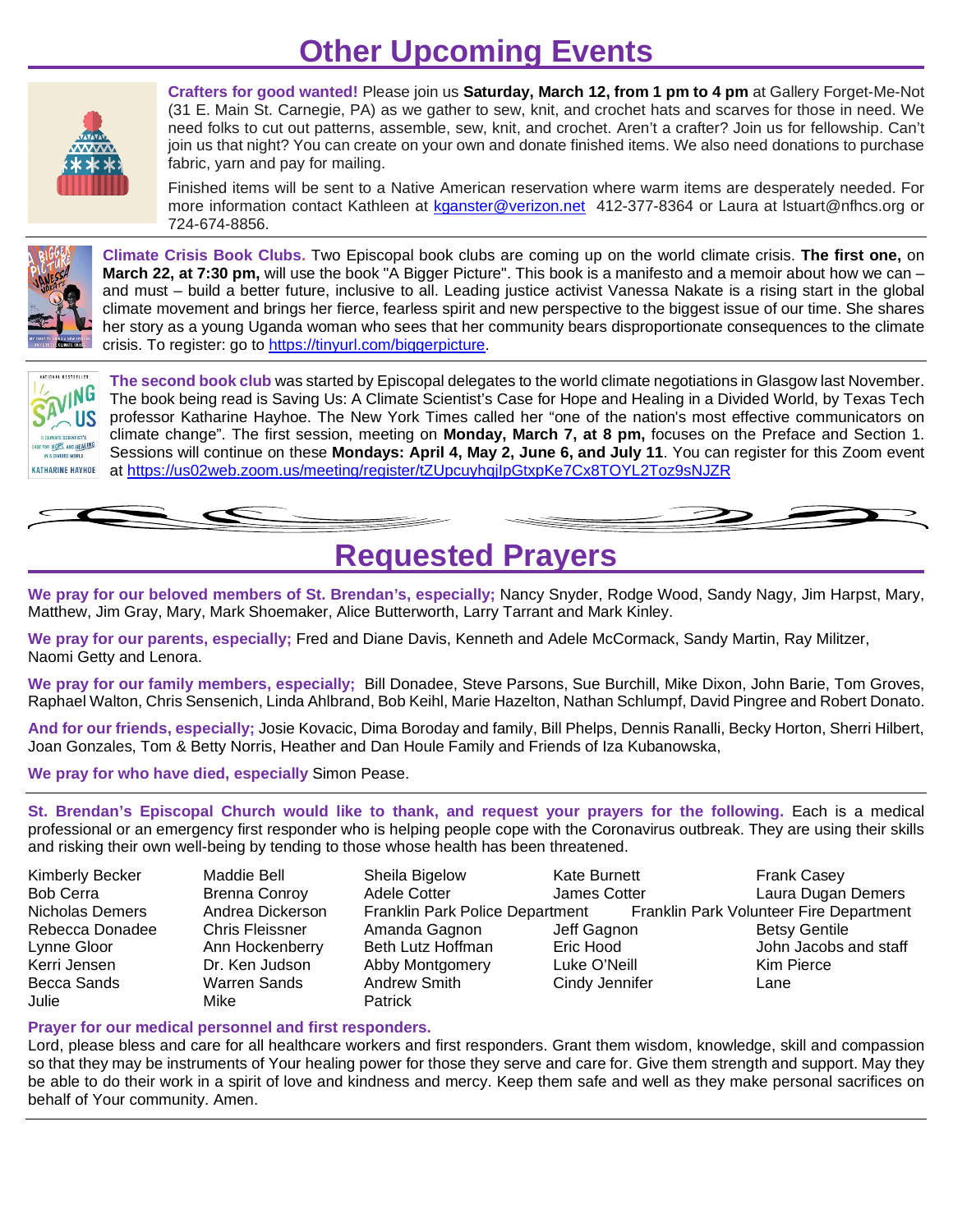

# **March 2022 Ministry Calander**

| <b>Date</b>                                                      | <b>Lectors</b>                                                                                                                 | <b>Altar Guild</b>                              | <b>Sunday</b>         | <b>Greeters</b>                                 | <b>Ushers</b>                                   | <b>Vestry</b>        | <b>Hospitality</b> |
|------------------------------------------------------------------|--------------------------------------------------------------------------------------------------------------------------------|-------------------------------------------------|-----------------------|-------------------------------------------------|-------------------------------------------------|----------------------|--------------------|
|                                                                  |                                                                                                                                |                                                 | <b>School</b>         |                                                 |                                                 |                      |                    |
| March 2<br>Wednesday 7:00 pm                                     | <b>TBD</b>                                                                                                                     | <b>Darrell Johnson</b>                          |                       | $\tilde{\phantom{a}}$                           | n/a                                             | n/a                  | n/a                |
| March 6<br>Sunday 8 & 10:00 am                                   | 8 Ellen Groves<br>1 <sup>st</sup> Dean Peters<br>2 <sup>nd</sup> Ann Vinski<br>P Alan Schneider<br>*Readers have the option to | <b>Sylvia Affleck</b><br><b>Anelisa Tarrant</b> | n/a                   | <b>Dean Peters</b><br><b>John Appledorn</b>     | <b>Mike Wick</b><br><b>Donna Aiello</b>         | <b>Cameron Grosh</b> | <b>Postponed</b>   |
|                                                                  | pre-record or read live in<br>person.                                                                                          |                                                 |                       |                                                 |                                                 |                      |                    |
| March 9<br>Wednesday 7:00 pm                                     | <b>TBD</b>                                                                                                                     | <b>Darrell Johnson</b>                          | $\sim$                | $\sim$                                          | n/a                                             | n/a                  | n/a                |
| March 13<br>Sunday 8 & 10:00 am                                  | 8 Joan Beatrous<br>1 <sup>st</sup> Mary Bertucci<br>2 <sup>nd</sup> Tim Austin<br>P Donna Aiello                               | <b>Ellen Groves</b><br><b>Phoebe Juel</b>       | n/a                   | <b>Donna Aiello</b><br><b>Sharon Hlawati</b>    | <b>Eric Helmsen</b><br><b>Kate Heston</b>       | <b>Donna Aiello</b>  | open               |
|                                                                  | *Readers have the option to<br>pre-record or read live in<br>person.                                                           |                                                 |                       |                                                 |                                                 |                      |                    |
| March 16<br>Wednesday 7:00 pm                                    | <b>TBD</b>                                                                                                                     | <b>Darrell Johnson</b>                          | $\tilde{\phantom{a}}$ | $\tilde{\phantom{a}}$                           | n/a                                             | n/a                  | n/a                |
| March 20<br><b>Sunday</b><br>8 & 10:00 am                        | 8 George Snyder<br>1 <sup>st</sup> Tony Turo<br>2 <sup>nd</sup> Kate Heston<br>P TBD                                           | <b>Dottie Antonucci</b><br><b>Shari Tarrant</b> | n/a                   | <b>Saundy Waseleski</b><br><b>Tom Waseleski</b> | <b>Dale Bertucci</b><br><b>Anthony Bertucci</b> | <b>Mary Bertucci</b> | open               |
|                                                                  | *Readers have the option to<br>pre-record or read live in<br>person.                                                           |                                                 |                       |                                                 |                                                 |                      |                    |
| March 23<br>Wednesday 7:00 pm                                    | <b>TBD</b>                                                                                                                     | <b>Darrell Johnson</b>                          | $\tilde{\phantom{a}}$ | $\tilde{\phantom{a}}$                           | n/a                                             | n/a                  | n/a                |
| March 27<br>Sunday 8 & 10:00 am<br><b>Children's Sunday, 4th</b> | 8 Tammy Spoonhoward<br>1 <sup>st</sup> (Children)<br>2 <sup>nd</sup> (Children)<br>(Children)<br>P                             | <b>Joan Klinefelter</b><br><b>Libby Juel</b>    | n/a                   | <b>Kate Heston</b><br><b>Wesley Bell</b>        | <b>Allyson Baierl</b><br><b>TBD</b>             | <b>Ron Ladick</b>    | open               |
| March 30<br>Wednesday 7:00 pm                                    | <b>TBD</b>                                                                                                                     | <b>Darrell Johnson</b>                          | $\sim$                | $\tilde{\phantom{a}}$                           | n/a                                             | n/a                  | n/a                |